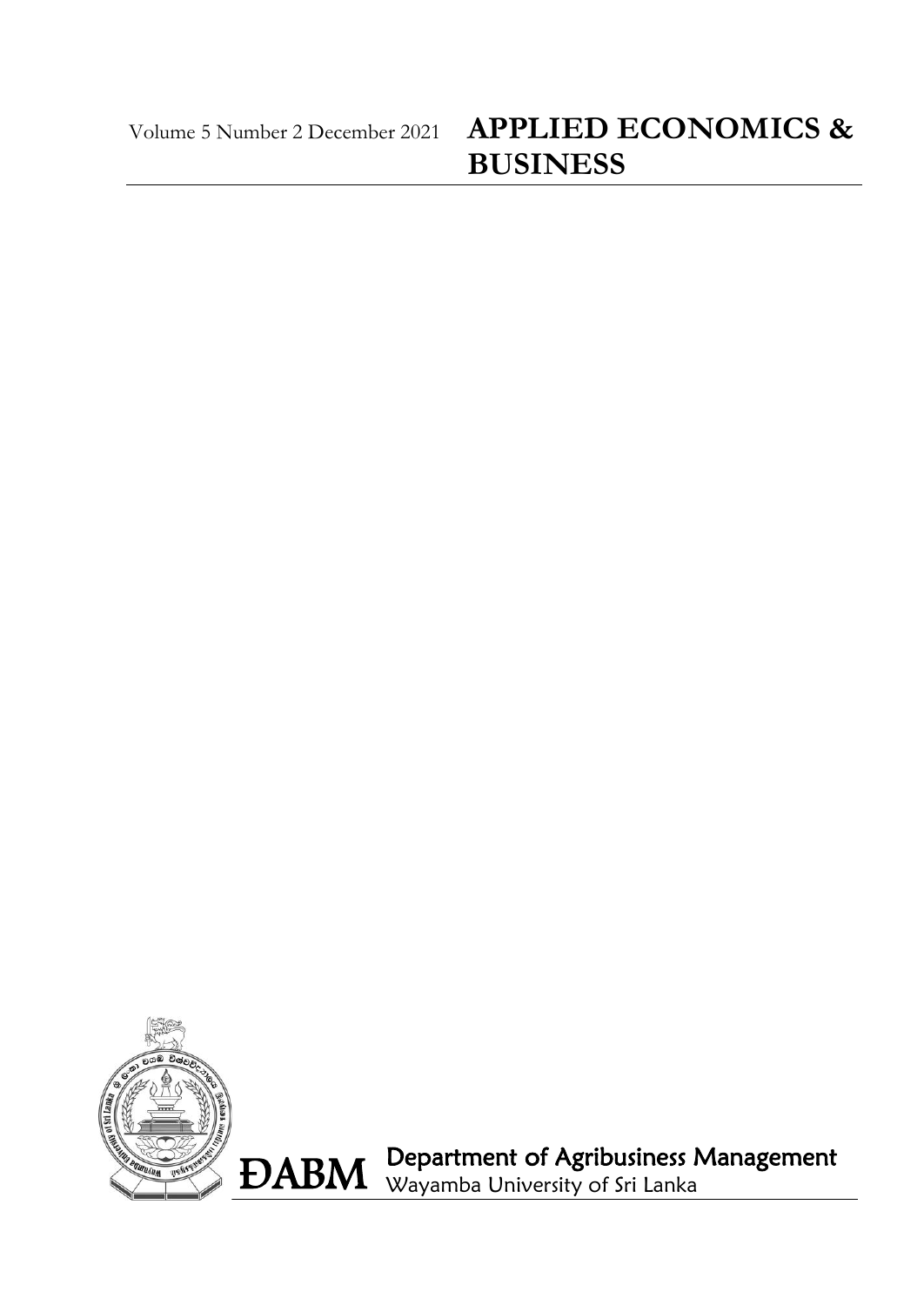## **Aims and Scope**

This journal publishes original contributions (original research, reviews, mini-reviews, perspectives and spotlights) related to applied economics, mainly related to applications of microeconomics to understand economics of production, consumption, marketing, and business. The journal accepts important research articles from all over the world. Primary criteria for selecting papers are quality and importance for the field.

Applied Economics and Business is published by the Department of Agribusiness Management of the Wayamba University of Sri Lanka. It is published twice a year, in June, and December. Applied Economics and Business covers a wide range of disciplines, including:

- Applied Economics
- Agricultural Economics
- Agribusiness
- Applied Econometrics
- International Trade and Business
- Business Management
- Development Economics
- Environmental and Resource Economics
- Industrial Organizations
- Entrepreneurship
- Marketing
- Social sciences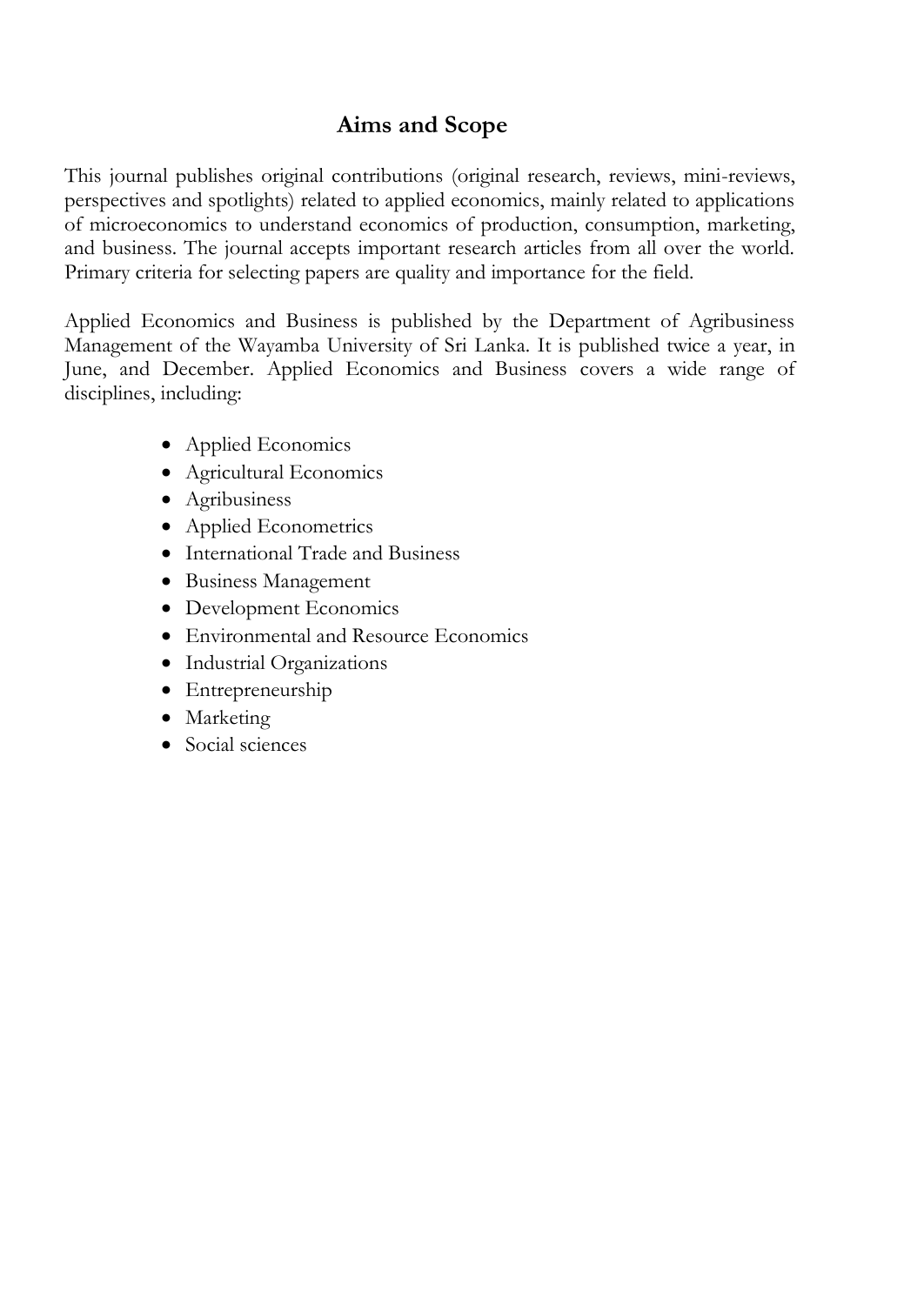#### **EDITORIAL COMMITTEE**

| Prof. J.C. Edirisinghe         | Co-Editor, Wayamba University of Sri Lanka             |
|--------------------------------|--------------------------------------------------------|
| Prof. U.K. Jayasinghe-Mudalige | Co-Editor, Wayamba University of Sri Lanka             |
|                                |                                                        |
| Dr. J.M.M. Udugama             | Administrative Editor, Wayamba University of Sri Lanka |
|                                |                                                        |
| Prof. H.M.L.K. Herath          | Wayamba University of Sri Lanka                        |
| Prof. E. Isham                 | Sabaragamuwa University of Sri Lanka                   |
| Prof. Saudamini Das            | Institute of Economic Growth, University of Delhi      |
| Prof. N.R. Abeynayake          | Wayamba University of Sri Lanka                        |
| Dr. Garth Holloway             | University of Reading, UK                              |
| Dr. Janaranjana Herath         | University of Mount Olive, USA                         |
| Dr. Senani Karunaratne         | Department of the Environment and Energy, Australia    |
| Dr. Shyama Ratnasiri           | Griffith Business School, Australia                    |
| Dr. R.P.I.R. Prasanna          | Rajarata University of Sri Lanka                       |

#### **CORRESPONDENCE**

Prof. Jagath C Edirisinghe, Faculty of Agriculture and Plantation Management, Wayamba University of Sri Lanka, Makandura, Gonawila (NWP), 60170, Sri Lanka E-mail: jagathed@wyb.ac.lk

Prof. Udith K Jayasinghe-Mudalige, Faculty of Agriculture and Plantation Management, Wayamba University of Sri Lanka, Makandura, Gonawila (NWP), 60170, Sri Lanka E-mail: [udith@hotmail.com](mailto:udith@hotmail.com)

Dr. J.M.M. Udugama, Faculty of Agriculture and Plantation Management, Wayamba University of Sri Lanka, Makandura, Gonawila (NWP), 60170, Sri Lanka E-mail: menukaudugama@gmail.com

#### **EDITORIAL OFFICE**

Department of Agribusiness Management, Faculty of Agriculture and Plantation Management, Wayamba University of Sri Lanka, Makandura, Gonawila (NWP), 60170, Sri Lanka Telephone/Fax: **(**94) 0312299246 Email: jaeb@wyb.ac.lk Website: http://www.wyb.ac.lk/index.php/departments/ab-dept

### **EDITORIAL ASSISTANTS**

Ms. L.H.N. De Silva Ms. S.S.K.T. Seelanatha